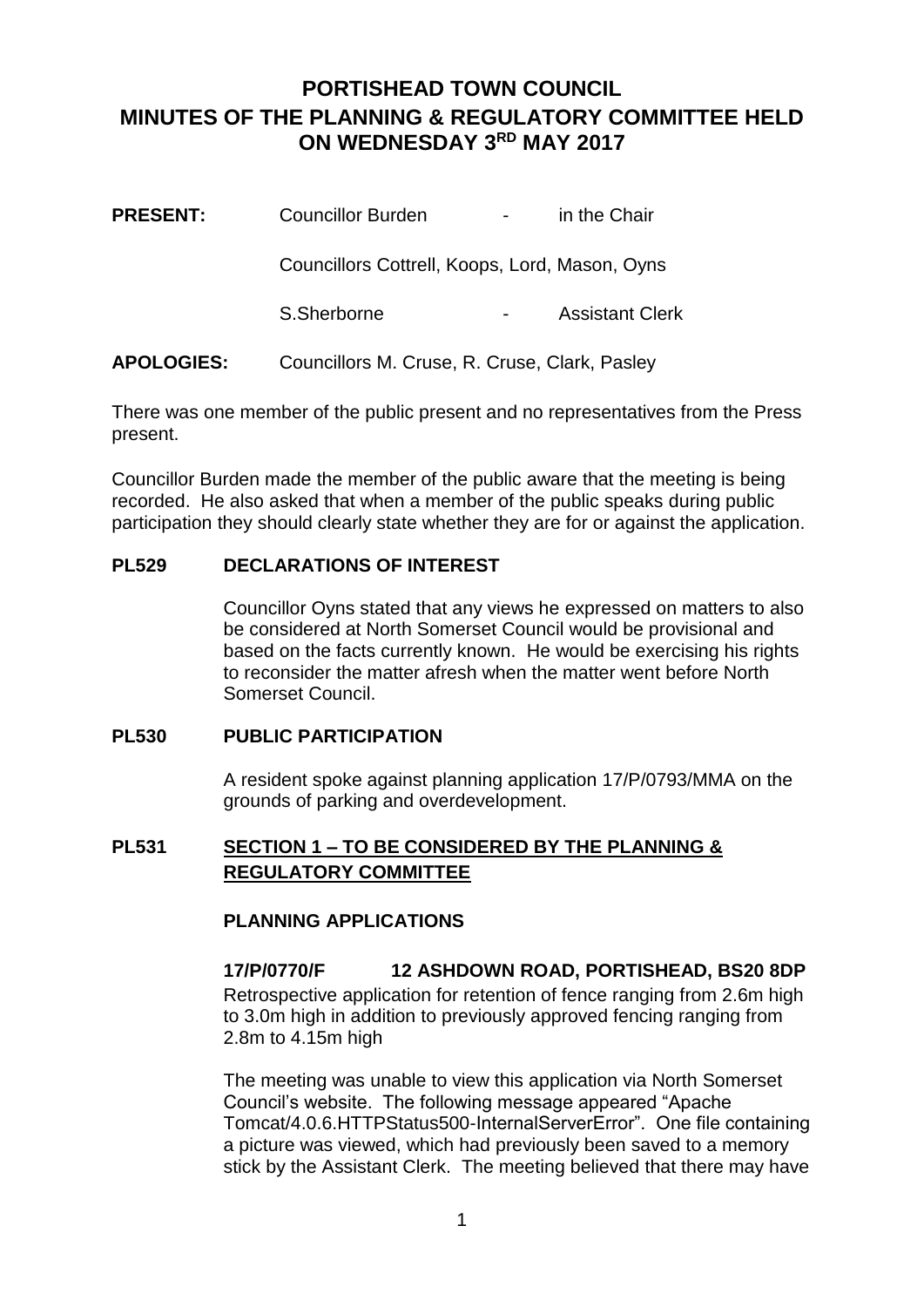been an issue with land ownership and that there had been one comment in support and one objector when it was last viewed on North Somerset Council's website.

*Assistant Clerk note: Portishead Town Council understood that the applicant is a contractor of the Town Council.*

The meeting RESOLVED THAT:-

Objects to the increase in height of the fence. Approval had already been given for a fence at a lower level and there is no acceptable justification for the increase.

A vote was taken with all in favour.

#### **17/P/0790/F 16 ARGENTIA PLACE, PORTISHEAD, BS20 7QB**

Erection of a single storey rear extension

The meeting noted that there was one online comment from the neighbour relating to maintenance of their property and after discussion RESOLVED THAT:-

No objection but notes the neighbours objection (no. 14) that it would be extremely difficult for them to maintain the exterior wall of their property.

A vote was taken with a majority in favour.

### **17/P/0793/MMA REAR OF 62 HIGH STREET, PORTISHEAD, BS20 6EH**

Minor material amendment to condition No 2 of 09/P/1526/F ( Erection of a three storey building to retain the existing bakery, create an additional retail unit and 6 flats following the demolition of part of the existing building. ) to vary the approved plans

The meeting noted that there was one online objection and after discussion RESOLVED THAT:-

Objects on the grounds of a lack of parking and overdevelopment.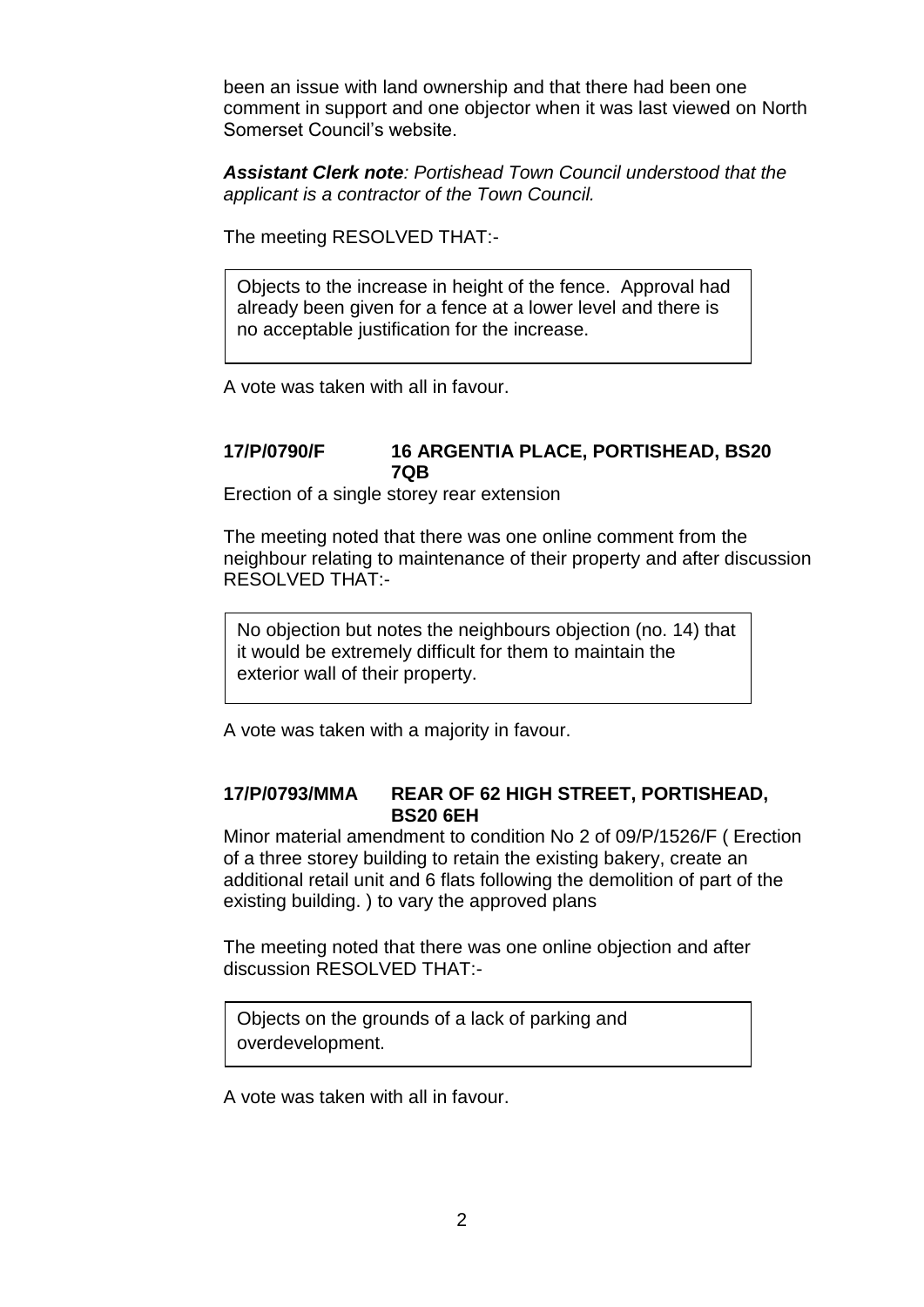**17/P/0801/F 2 SOUTH AVENUE, PORTISHEAD, BS20 7EP** Proposed single and two storey rear extension, front porch and loft conversion

The meeting noted that there were no online objections and after discussion RESOLVED THAT:-

No objection subject to no valid objection from neighbours.

A vote was taken with all in favour.

# **17/P/0762/F 2 LYNTON CLOSE, PORTISHEAD, BS20 6YS**

Proposed single storey rear and side extension following demolition of existing garage

The meeting noted that there were six online objections relating to boundary lines, overshadowing and an increase in surface water, and after discussion RESOLVED THAT:-

Objects on the grounds of overdevelopment, overbearing on the neighbours, out of keeping with the street scene and the problem with surface water will be exacerbated.

A vote was taken with a majority in favour. Councillor Burden abstained from voting.

# **17/P/0843/F 216 DOWN ROAD, PORTISHEAD, BS20 8DG**

Formation of front dormer

The meeting noted that there were no online objections and after discussion RESOLVED THAT:-

No objection subject to no valid objection from neighbours.

A vote was taken with all in favour.

# **17/P/0846/F 356A NORE ROAD, PORTISHEAD, BS20 8EY**

Erection of a single storey rear extension including flat roof serving as a balcony

The meeting noted that there was one online comment regarding the balcony and after discussion RESOLVED THAT:-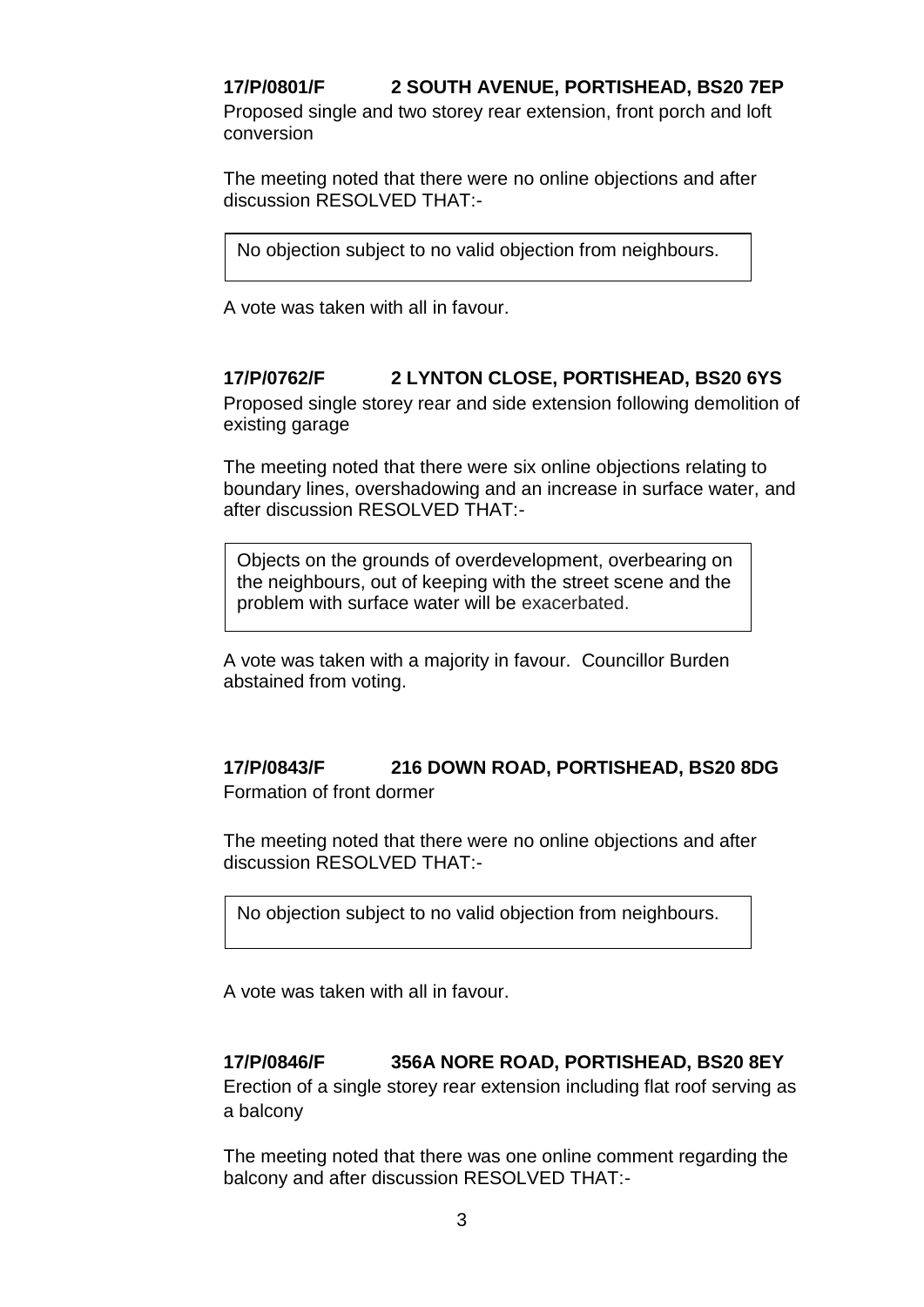No objection subject to no valid objection from neighbours.

A vote was taken with all in favour.

# **17/P/0896/F 63 HILLSIDE ROAD, PORTISHEAD, BRISTOL, BS20 8JR**

Re-landscape garden to erect a garage, over clad existing house, erect a first floor balcony, convert existing garage into habitable living space and erect porch beneath balcony. Create new vehicle access

The meeting noted that there was one online comment in support and after discussion RESOLVED THAT:-

No objection subject to no valid objection from neighbours.

A vote was taken with all in favour.

# **17/P/0902/F 24 WETLANDS LANE, PORTISHEAD, BS20 6RA**

Loft conversion to create additional living space with 3 no. flat roof dormers, including some internal alterations

The meeting noted that there were no online objections and after discussion RESOLVED THAT:-

No objection subject to the application fulfilling North Somerset Council's parking standards

A vote was taken with all in favour.

# **17/P/0907/F LAND BETWEEN 18 - 20 BEACH ROAD WEST, PORTISHEAD, BS20 7HR**

Erection of dwelling

The meeting noted that there were no online objections and after discussion RESOLVED THAT:-

No objection subject to no valid objection from neighbours.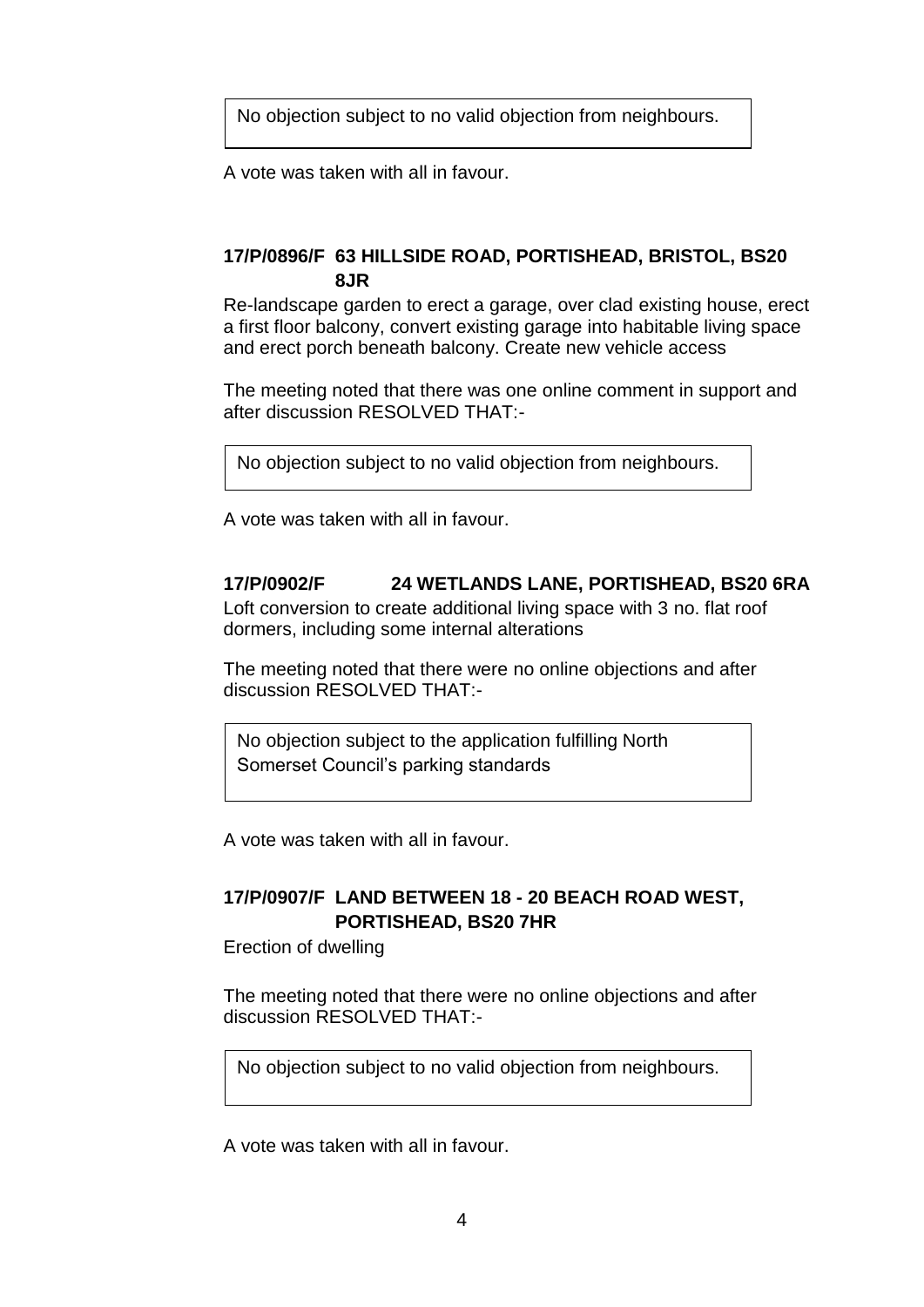# **17/P/0908/MMA 22 LEIGH VIEW ROAD, PORTISHEAD, BRISTOL, BS20 7ED**

Retrospective application for a variation of a conditions on application 09/P/0583/F (Erection of a detached garage to rear of property.) to amend garage height

The meeting noted that there were no online objections and after discussion RESOLVED THAT:-

No objection

A vote was taken with all in favour.

# **17/P/0832/F 60 BRISTOL ROAD, PORTISHEAD, BS20 6QB**

Creation of vehicular access and hardstanding

The meeting noted that there were no online objections and after discussion RESOLVED THAT:-

No objection subject to the parking surface being porous.

A vote was taken with all in favour.

# **17/P/0923/F 37 RIPPLESIDE, PORTISHEAD, BS20 6ND**

Erection of a single storey front, side & rear extensions following the demolition of the existing garage & porch,

The meeting noted that there were no online objections and after discussion RESOLVED THAT:-

No objection subject to no valid objection from neighbours.

A vote was taken with all in favour.

# **17/P/0925/F 44 DRAKES WAY, PORTISHEAD, BS20 6XA**

Two storey side extension and first floor balcony to rear

The meeting noted that there were no online objections and after discussion RESOLVED THAT:-

No objection subject to no valid objection from neighbours.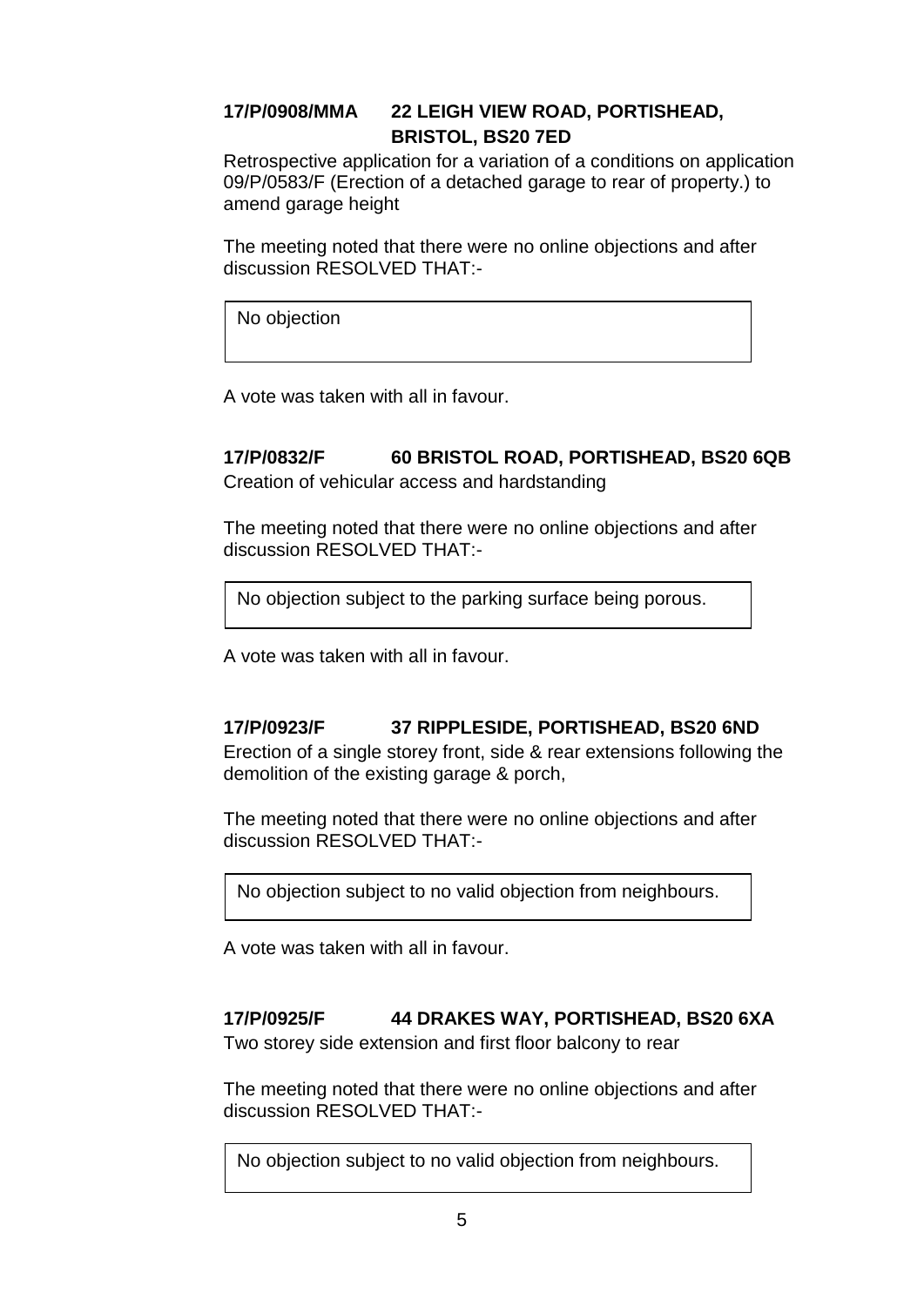A vote was taken with all in favour.

# **17/P/0938/F 98 HILLSIDE ROAD, PORTISHEAD, BRISTOL, BS20 8LQ**

Erection of a conservatory to side elevation including raised decking area with external steps

The meeting noted that there were no online objections and after discussion RESOLVED THAT:-

No objection subject to no valid objection from neighbours.

A vote was taken with a majority in favour.

### **PL532 SECTION 2 – PLANNING MATTERS (RECOMMENDATIONS TO TOWN COUNCIL)**

### **OTHER PLANNING MATTERS**

**5.1 PORTBURY WHARF NATURE RESERVE** A report was not offered.

### **5.2 CAR PARKING**

A report was not offered.

### **5.3 LATE PLANNING APPLICATIONS**

The Planning Register for plans registered with North Somerset Council week commencing  $24<sup>th</sup>$  April was tabled for discussion as the normal consultation timescale would expire before the next Planning meeting on 7<sup>th</sup> June 2017.

#### **17/P/0958/F 11 CONFERENCE AVENUE, PORTISHEAD, BS20 7LF**

Erection of a first floor extension over existing garage

The meeting viewed the location plan and after discussion recommended that:-

Portishead Town Council responds – No objection subject to no valid objection from neighbours.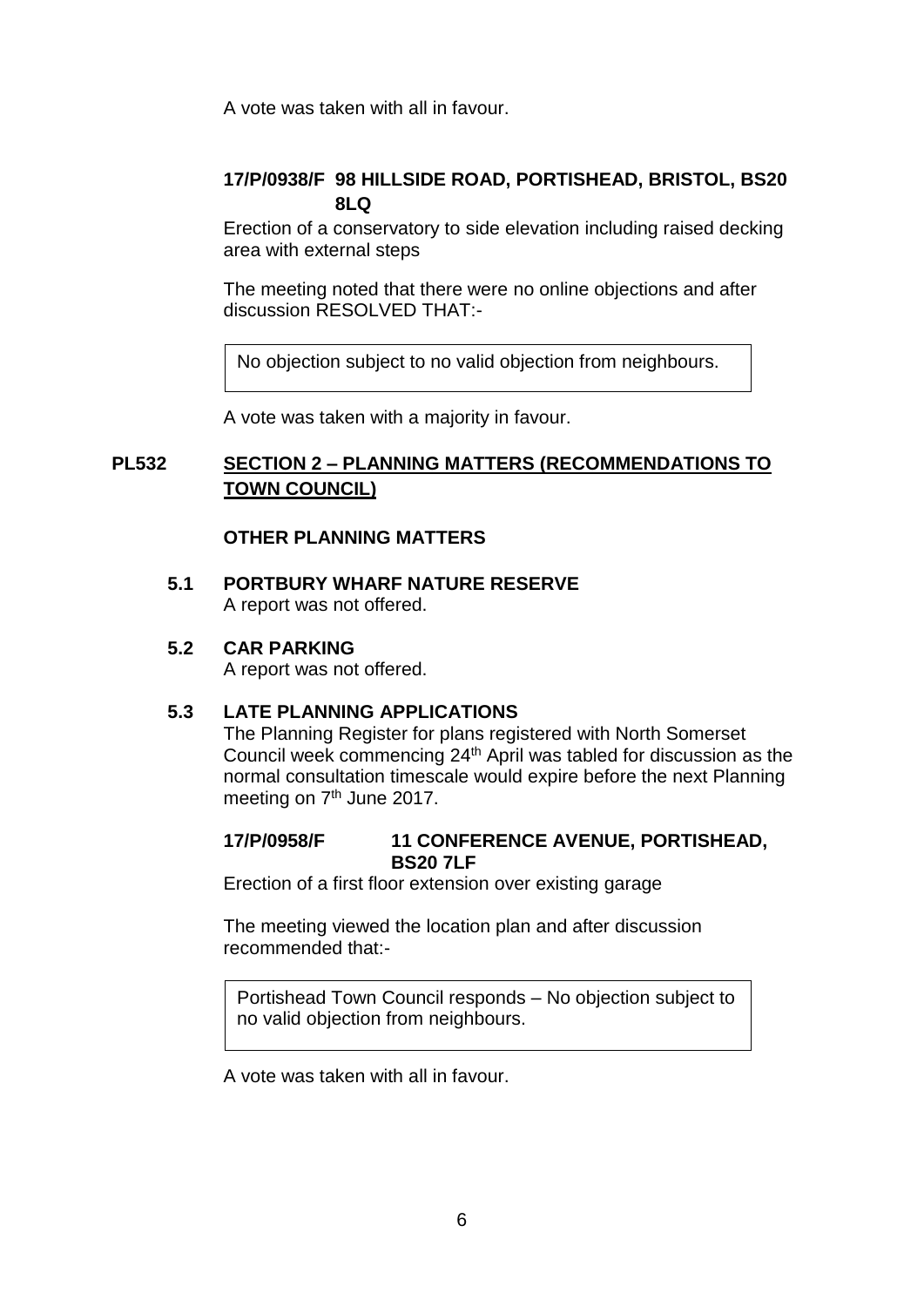# **17/P/0981/LB 39C WOODHILL ROAD, PORTISHEAD, BS20 7EY**

Replacement of 2no. single glazed timber mock sash windows with single glazed traditional sash windows

The meeting noted that there were no online objections and after discussion recommended that:-

Portishead Town Council responds – no objection.

A vote was taken with all in favour.

# **17/P/0987/F 7 RIVERLEAZE, PORTISHEAD, BS20 8EA**

Retrospective application to erect carport, shed and associated driveway works

After discussion the meeting recommended that:-

Portishead Town Council responds – no objection subject to no valid objection from neighbours.

A vote was taken with a majority in favour.

#### **17/P/0991/F 1 FITZROY CIRCUS, PORTISHEAD, BS20 7GR** Erect conservatory to the rear elevation

The meeting noted that the application was not available on North Somerset Council's website and so deferred discussing the application until the next Town Council meeting.

There was no recommendation made.

# **17/P/0994/F 9 RALEIGH RISE, PORTISHEAD, BS20 6LA**

Erection of a single storey extension to the front elevation following demolition of existing conservatory

The meeting viewed the location, block and proposed elevation plan and after discussion recommended that:-

Portishead Town Council responds - no objection subject to no valid objection from neighbours.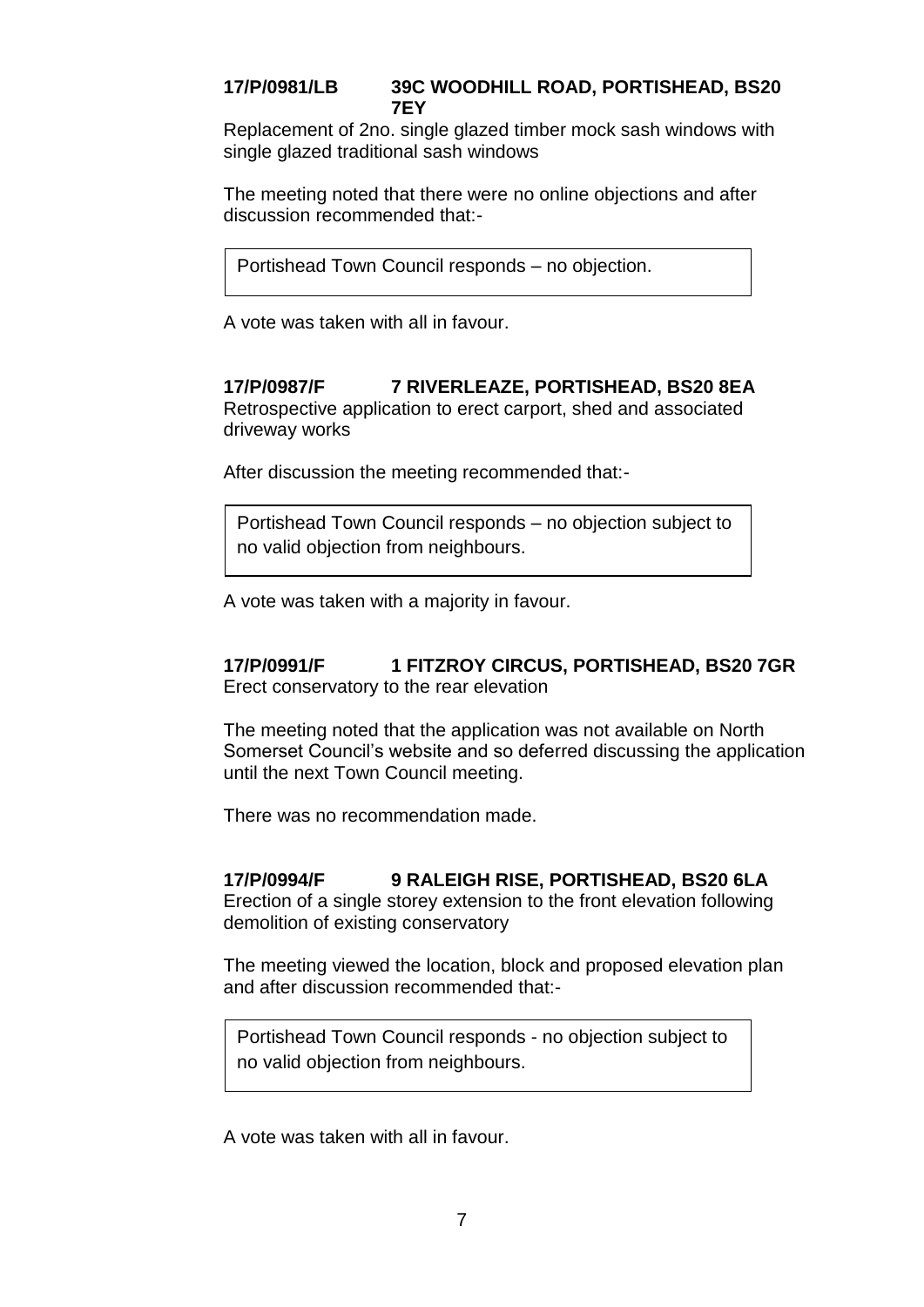# **17/P/1010/TPO CHAPLAINS WOOD, Nore Road, Portishead, BS20 8GA**

Various works as per submitted tree survey - including crown reduction and felling of beech, sweet chestnut and oak

The meeting wished to wait and receive a report from Portishead Town Council's Tree Warden before commenting. It is hoped that a report will be received so that the matter can be discussed at the next Town Council meeting.

There was no recommendation made.

### **5.4 NORTH SOMERSET COUNCIL – SITE AND POLICIES PLAN PART 2: SITE ALLOCATIONS PLAN**

The meeting noted that Portishead Town Council has written to the Inspector to request attendance and participation at the Hearing taking place on  $16<sup>th</sup>$ ,  $17<sup>th</sup>$  and  $18<sup>th</sup>$  May 2017. The hearings will be at the Ballroom, Grand Atlantic Hotel, Beach Road, Weston-super-Mare BS23 1BA, commencing at 10:00am daily.

The Sites and Policies Plan Part 2: Site Allocations Plan was submitted to the Secretary of State on 24 February 2017 for examination. The submission documents can be viewed on the North Somerset Council website at [www.n-somerset.gov.uk/sitesandpolicies](http://www.n-somerset.gov.uk/sitesandpolicies)

A copy of the Inspector's Guidance Note (ID/2) and Hearing Programme (ID/3) have been supplied and are available from the Town Council office.

North Somerset Council's responses to the Inspector's questions are now available on the examination web page [http://www.n](http://www.n-somerset.gov.uk/sites-policies-plan-part-2-site-allocations-plan-examination/)[somerset.gov.uk/sites-policies-plan-part-2-site-allocations-plan](http://www.n-somerset.gov.uk/sites-policies-plan-part-2-site-allocations-plan-examination/)[examination/](http://www.n-somerset.gov.uk/sites-policies-plan-part-2-site-allocations-plan-examination/)

Information about the examination process in general can be downloaded from the following websites: <https://www.gov.uk/guidance/local-plans> and [https://www.gov.uk/government/publications/examining-local-plans](https://www.gov.uk/government/publications/examining-local-plans-procedural-practice)[procedural-practice](https://www.gov.uk/government/publications/examining-local-plans-procedural-practice)

# **5.5 WAITING RESTRICTIONS REVIEW**

The meeting noted an email from David Bailey dated 3rd April 2017 responding to Portishead Town Council's email of 22nd March 2017 regarding the proposal for High View/Tower Road and additional restrictions for Newfoundland Avenue, Lockside and Burlington Road.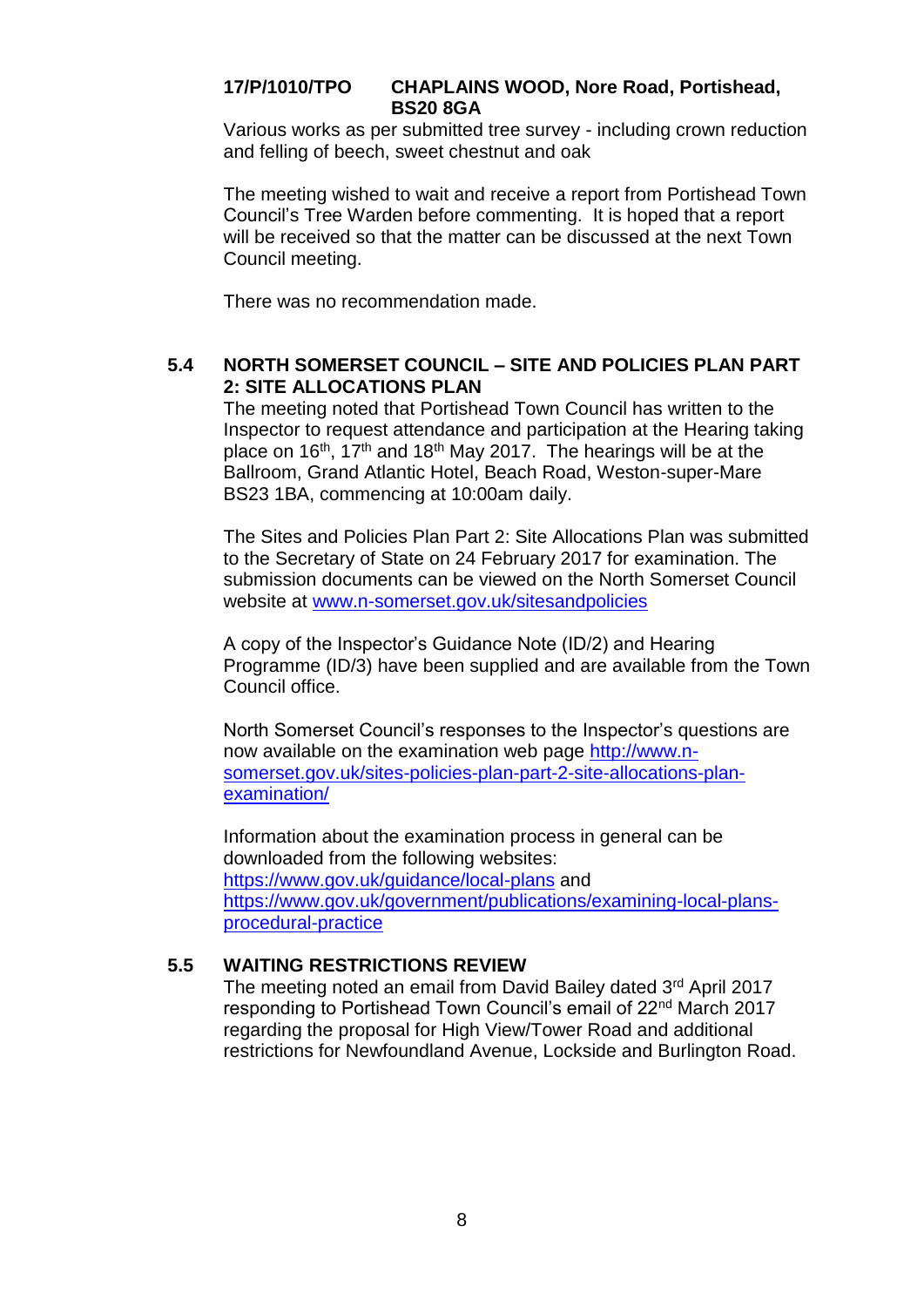#### **PL533 SECTION 3 – DELEGATED CHAIRMAN DECISIONS**

#### **PLANNING APPLICATIONS AS REPORTED BY THE PLANNING & REGULATORY CHAIRMAN**

### **TREE APPLICATIONS AS REPORTED BY THE PLANNING & REGULATORY CHAIRMAN**

The delegated Chairman decisions previously agreed by the core members of the Planning & Regulatory committee were noted.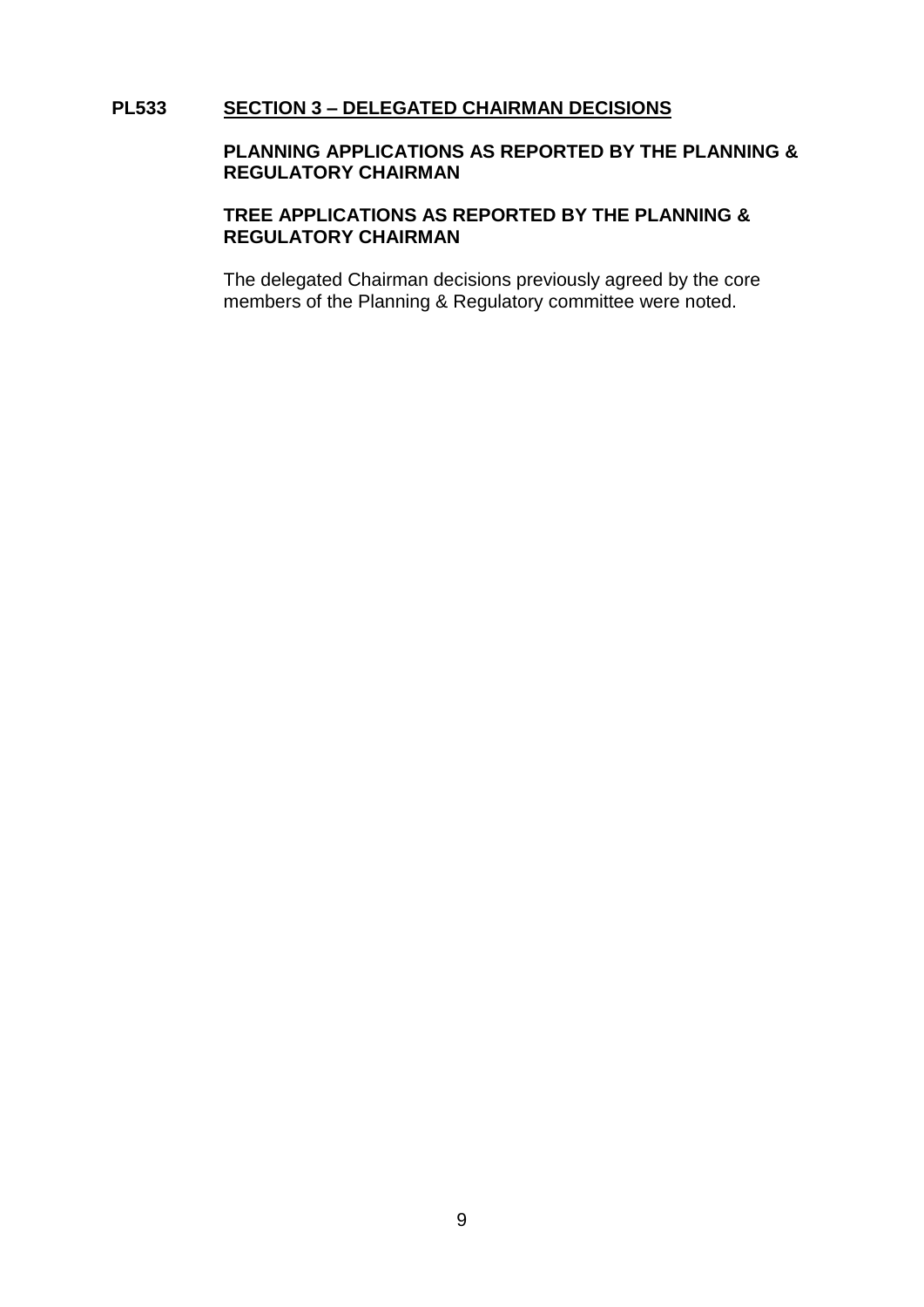# **PL533 SECTION 3 DELEGATED CHAIRMAN DECISIONS – FOR INFORMATION**

# **PLANNING APPLICATIONS AS REPORTED BY THE PLANNING & REGULATORY CHAIRMAN**

| <b>APPLICATION NO.</b> | <b>LOCATION</b>                                               | <b>PROPOSAL</b>                                                                                                                                                                                                                                                                   | <b>RECOMMENDATION</b>                                                                                 |
|------------------------|---------------------------------------------------------------|-----------------------------------------------------------------------------------------------------------------------------------------------------------------------------------------------------------------------------------------------------------------------------------|-------------------------------------------------------------------------------------------------------|
| 17/P/0774/F            | Dovercourt, Channel View<br>Road, Portishead, BS20<br>6LZ     | Gable end roof to replace existing flat<br>garage roof and new second driveway                                                                                                                                                                                                    | No objection subject to no valid<br>objection from neighbours.                                        |
| 17/P/0785/F            | Land adjacent to 1 St Peters<br>Road, Portishead, BS20<br>6QY | Variation of condition 8 of 14/P/1251/F<br>(Erection of two semi-detached<br>retirement cottages with associated<br>parking) to change the age restriction for<br>occupation of the dwellings from over 65<br>years to 55 years                                                   | Objects to the unreasonable<br>relaxation of age restriction due to<br>parking and other constraints. |
| 17/P/0802/HHPA         | 10 Richmond Close,<br>Portishead, BS20 6SZ                    | Prior approval request for the erection of<br>a single storey rear extension with a<br>pitched roof that would 1) extend<br>beyond the rear wall of the original<br>house by 6.04 metres; 2) have a<br>maximum height of 3.7 metres and 3)<br>have eaves that are 2.6 metres high | The Town Council notes that it is<br>not required to consult on HHPA<br>applications                  |
| 17/P/0817/LUP          | 16 Nichols Road,<br>Portishead, BS20 8DT                      | Certificate of Lawful Development<br>proposed for the proposed erection of a<br>single storey extension to be used as a<br>gym in the rear garden                                                                                                                                 | The Town Council notes that it is<br>not required to consult on LUP<br>applications.                  |
| 17/P/0892/LUP          | 68 St Peters Road,<br>Portishead, BS20 6QT                    | Lawful development certificate for the<br>proposed installation of a rear dormer                                                                                                                                                                                                  | The Town Council notes that it is<br>not required to consult on LUP<br>applications.                  |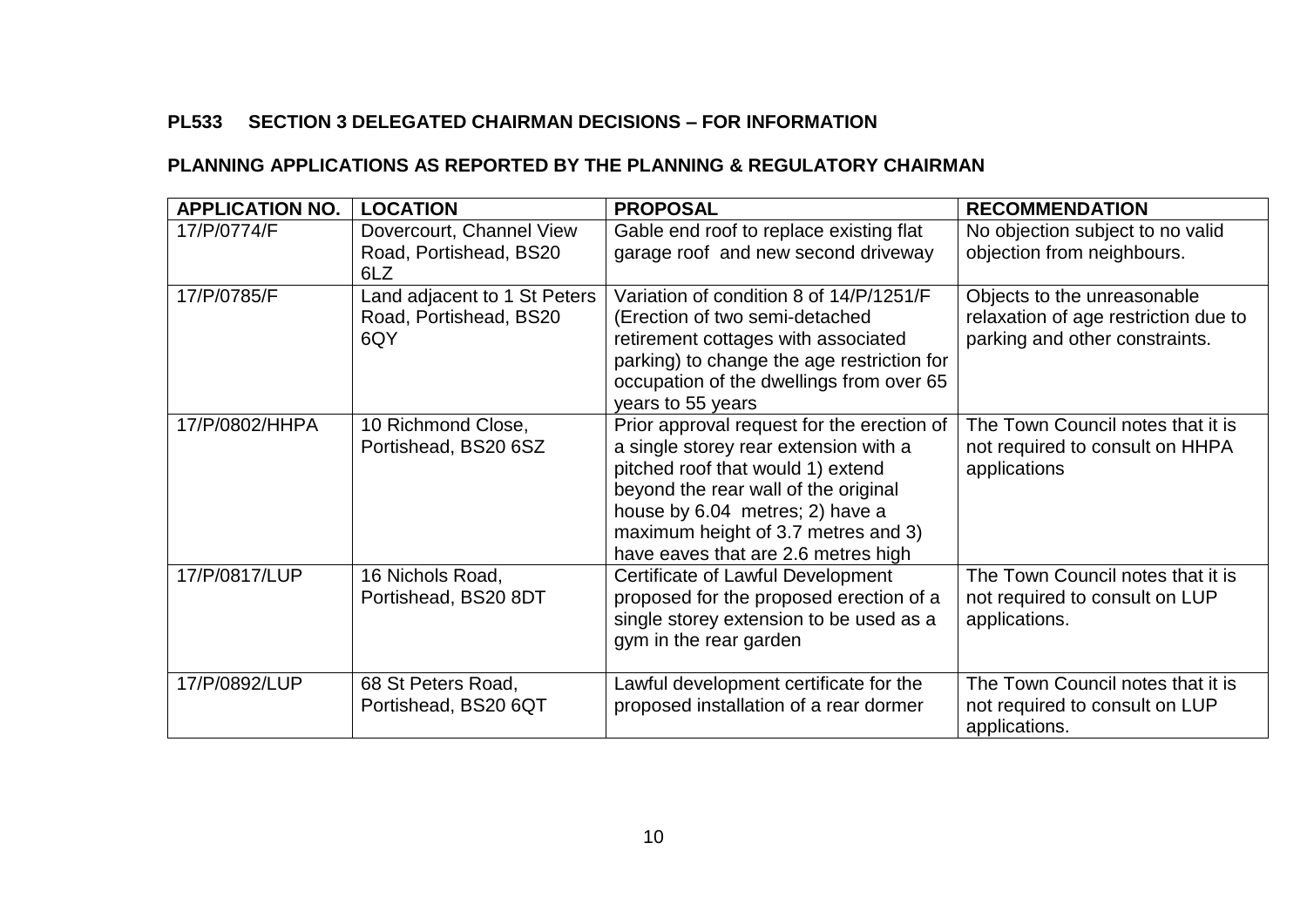**PL533 TREE APPLIATIONS AS REPORTED BY THE PLANNING & REGULATORY CHAIRMAN** There are none to report.

#### **PL534 OTHER PLANNING MATTERS**

**8.1 THE FOLLOWING NOTIFICATIONS/ACKNOWLEDGEMENTS FROM NORTH SOMERSET COUNCIL WERE NOTED:**

#### **A. ENFORCEMENT CASES**

A report had not been received

#### **B. DELEGATED DECISIONS – NORTH SOMERSET COUNCIL**

A report had not been received

#### **C. PLANNING CONSENT GRANTED**

17/P/0089/F - 7 The Finches, Portishead, BS20 7NE Loft extension with two gabled dormers to the principal elevation and a box dormer to the rear elevation

#### **D. PLANNING CONSENT REFUSED**

None to report

#### **E. PLANNING APPLICATIONS WITHDRAWN**

None to report

.

#### **F. APPEAL DECISIONS**

No reports received

#### **G. LICENCE APPLICATIONS**

A report received on 25<sup>th</sup> April but there are no applications relating to Portishead.